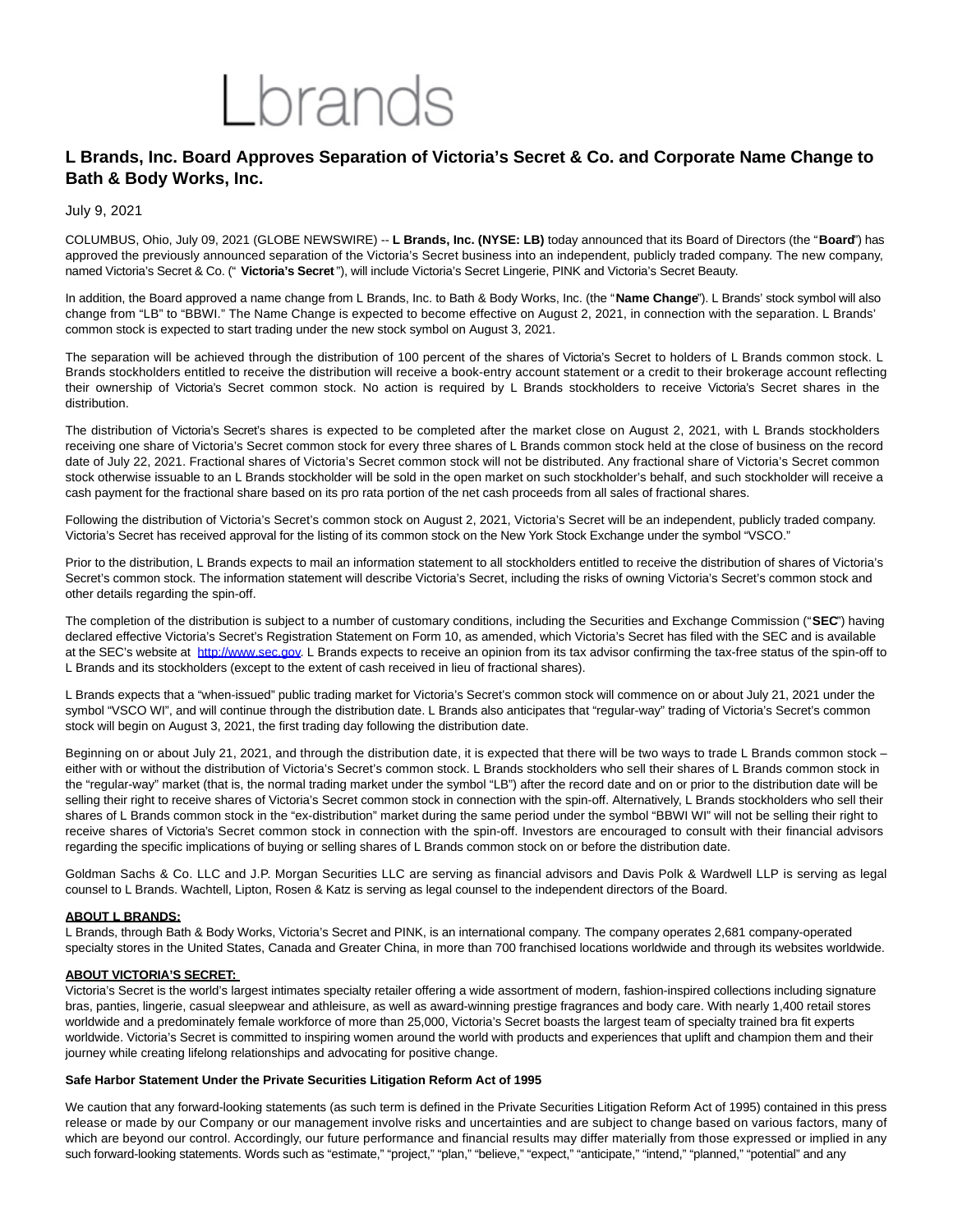similar expressions may identify forward-looking statements. Risks associated with the following factors, among others, in some cases have affected and in the future could affect our financial performance and actual results and could cause actual results to differ materially from those expressed or implied in any forward-looking statements included in this press release or otherwise made by our company or our management:

- the spin-off may not be consummated within the anticipated time period or at all;
- disruption to our business in connection with the proposed spin-off and that we could lose revenue as a result of such disruption;
- the spin-off may not be tax-free for U.S. federal income tax purposes;
- a loss of synergies from separating the businesses that could negatively impact the balance sheet, profit margins or earnings of both businesses or that the companies resulting from the spin-off do not realize all of the expected benefits of the spin-off;
- the combined value of the common stock of the two publicly-traded companies will not be equal to or greater than the value of our common stock had the spin-off not occurred;
- general economic conditions, consumer confidence, consumer spending patterns and market disruptions including pandemics or significant health hazards, severe weather conditions, natural disasters, terrorist activities, financial crises, political crises or other major events, or the prospect of these events;
- the novel coronavirus (COVID-19) global pandemic has had and is expected to continue to have an adverse effect on our business and results of operations;
- the seasonality of our business;
- divestitures or other dispositions and related operations and contingent liabilities from businesses that we have divested;
- difficulties arising from turnover in company leadership or other key positions;
- our ability to attract, develop and retain qualified associates and manage labor-related costs;
- the dependence on mall traffic and the availability of suitable store locations on appropriate terms;
- our ability to grow through new store openings and existing store remodels and expansions;
- our ability to successfully operate and expand internationally and related risks;
- our independent franchise, license and wholesale partners;
- our direct channel businesses;
- our ability to protect our reputation and our brand images;
- our ability to attract customers with marketing, advertising and promotional programs;
- our ability to maintain, enforce and protect our trade names, trademarks and patents;
- the highly competitive nature of the retail industry and the segments in which we operate;
- consumer acceptance of our products and our ability to manage the life cycle of our brands, keep up with fashion trends, develop new merchandise and launch new product lines successfully;
- our ability to source, distribute and sell goods and materials on a global basis, including risks related to:
	- political instability, environmental hazards or natural disasters;
	- significant health hazards or pandemics, which could result in closed factories, reduced workforces, scarcity of raw materials, and scrutiny or embargoing of goods produced in infected areas;
	- o duties, taxes and other charges;
	- o legal and regulatory matters;
	- o volatility in currency exchange rates;
	- o local business practices and political issues;
	- potential delays or disruptions in shipping and transportation and related pricing impacts;
	- o disruption due to labor disputes; and
	- o changing expectations regarding product safety due to new legislation;
- our geographic concentration of vendor and distribution facilities in central Ohio;
- fluctuations in foreign currency exchange rates;
- the ability of our vendors to deliver products in a timely manner, meet quality standards and comply with applicable laws and regulations;
- fluctuations in product input costs;
- our ability to adequately protect our assets from loss and theft;
- fluctuations in energy costs;
- increases in the costs of mailing, paper, printing or other order fulfillment logistics;
- claims arising from our self-insurance;
- our and our third-party service providers' ability to implement and maintain information technology systems and to protect associated data;
- our ability to maintain the security of customer, associate, third-party and company information;
- stock price volatility;
- our ability to pay dividends and related effects;
- shareholder activism matters;
- our ability to maintain our credit rating;